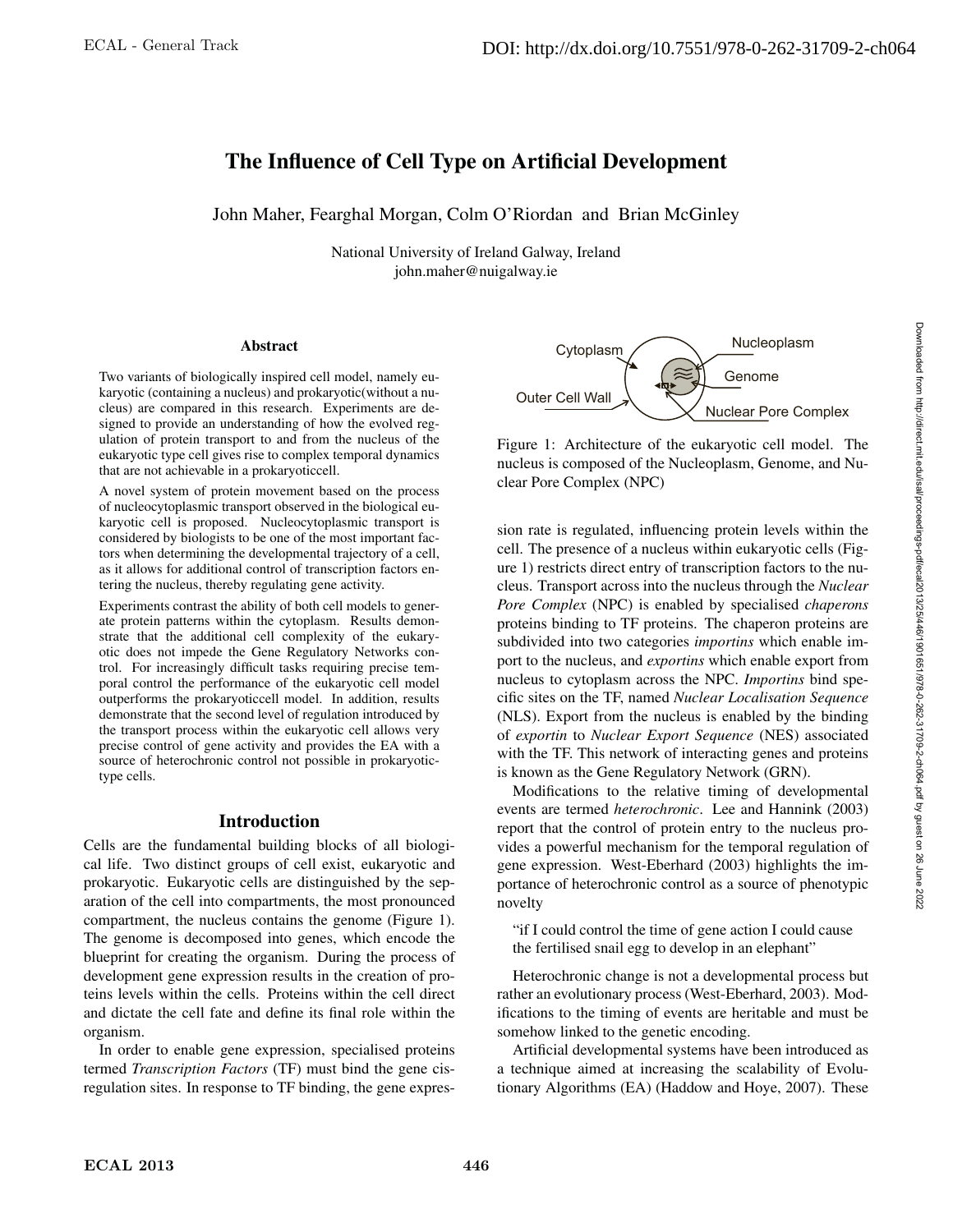systems seek to solve the problem of scale by replacing the linear genotype-phenotype mapping, with a non-linear mapping. However, developmental mappings have a low degree of evolvability caused by high degrees of epistatic interactions at the genotypic level (Van Remortel et al., 2003). Enhancing the ability of the genome to allow for heterochronic mutations increases the number of successful genotypes (Stanley and Miikkulainen, 2003) by offering a variety of paths to each successful phenotype.

This paper presents an Artificial EvoDevo (AED) platform capable modelling evolutionary and developmental processes within biologically plausible eukaryotic and prokaryoticcells. The prokaryoticcell model is based on the work of (Kumar and Bentley, 2003). Experiments compare the ability of the evolved GRNs within the cell models to control gene expression for a number of static, periodic and aperiodic objectives. Results demonstrate an increased evolvability of eukaryotic cells compared to the prokaryoticcell model. Analysis of gene activity within the GRN shows that the transport process is instrumental in increasing evolvability by providing efficient hetrochronic control of gene activity.

The structure of the paper is as follows: Section 2 provides a review of the use of developmental processes by the ALIFE community. Section 3 describes the Artificial EvoDevo (AED) platform developed, the eukaryotic cell model and its associated transport process. Section 4 describes a series of experiments and analyses the GRN dynamics of both eukaryotic and prokaryoticcell models. Section 5 concludes the paper.

# Background and Existing Research

This section provides a review of the use of developmental processes by the ALIFE community. Much of the research on developmental mappings has been motivated by the fact that the process of development is seen as a possible solution to the problem of scale in Evolutionary Algorithms (EA) (Bentley and Kumar, 1999), (Haddow and Hoye, 2007). By combining EAs with a developmental mapping between genotype and phenotype, the linear relationship between both is removed. Introducing developmental mappings also reduces the causality between genotype and phenotype spaces, which can reduce evolvability since regions of the search space become unreachable (Roggen and Federici, 2004).

The process of development is primarily a temporal one, where development starts from a single point and over time expands into a series of parallel pathways (Raff, 1996). Temporally shifting these processes relative to each other can give rise to phenotypic novelty. These shifts in the timing of events are termed *heterochronic mutations*, and must be heritable between generations. Efforts by the ALIFE community to identify sources of heterochrony within developmental encoding are limited. Matos et al. (2009) adapts

the framework proposed by Albrech et al. to quantify the degree of heterochrony achievable by both grammar based and cellular ontogenies. At the biologically plausible GRN level, Banzhaf and Miller (2004) illustrate a possible genetic mechanism by which heterchrony can be enacted. This is due to an encoding of time and strength of gene expression into the strength of interaction between transcription factors and the genes cis sites. Kumar and Bentley (2003) suggest that the modification to the diffusion rate of signalling proteins can also provide a degree of heterochrony.

The developmental model proposed by Kumar and Bentley (2003) is the primary source of inspiration for the AED platform described in this paper. Using a prokaryoticcell model (Kumar and Bentley, 2003) demonstrate how intricate gene regulatory networks can be evolved to establish and control protein concentrations within a single cell. Furthermore they demonstrate the ability of the system to evolve 3D multicellular spherical morphologies.

This paper recreates the work of Kumar and extends it by introducing a eukaryotic type cell within the AED platform. Experiments contrast the evolved developmental processes within both cells by comparing the ability of the GRN to regulate protein concentrations for a variety of increasingly difficult static, dynamic and aperiodic objectives.

# The Artificial EvoDevo (AED) Platform

This section describes the developed Artificial EvoDevo (AED) platform, the eukaryotic cell model and its associated transport process. The section is decomposed into the following subsections - AED architecture and configuration, development and the cell cycle, protein model and classification, protein transport, mechanics of gene expression and the evolved genome structure.

The developmental algorithm within the AED platform captures the concepts of genes, proteins and cells. Similar to its biological counterpart, development proceeds along a time-line, where as a result of the GRN activity protein levels are established within the cell.

# AED Architecture and Configuration

The AED comprises two main components (Figure 2) the Genetic Algorithm (GA) and developmental algorithm. Evolved genomes are supplied by the Genetic Algorithm (GA) to the developmental algorithm. The genome is then developed by placing it inside a user selected cell type (eukaryotic or prokaryotic) and returns a fitness to the GA.

The user configures the AED via a configuration file (Table 1). In order to start the developmental process, maternal proteins are placed inside the cell. The biological counterpart of this process is fertilisation of the embryo. Seeding involves placing a single TF inside the cytoplasm. In the reported experiments this has been arbitrarily chosen as protein 0 with a concentration of 0.5. Eukaryotic type cells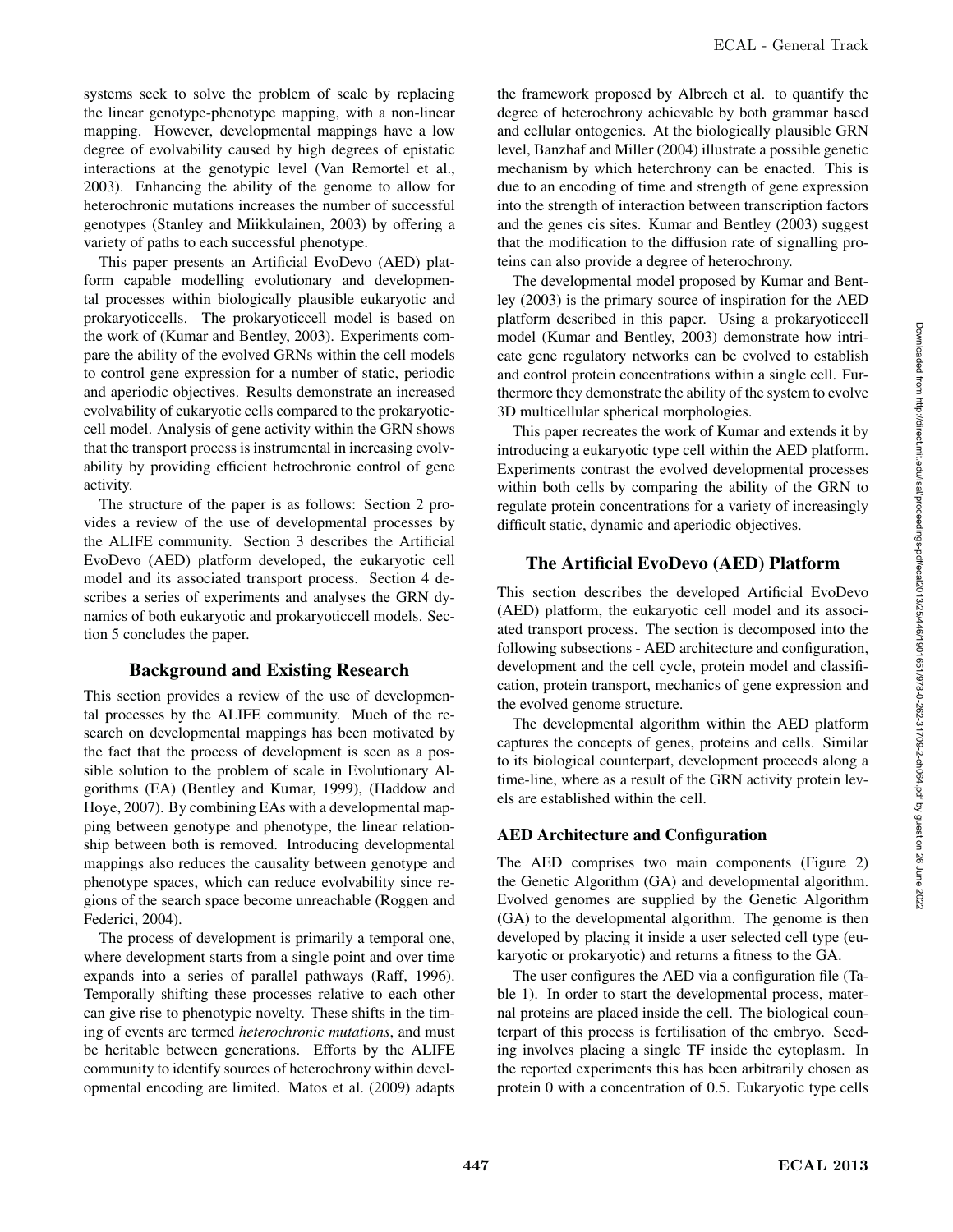

Figure 2: Architecture of the AED platform

are also seeded with *importins* (IM) and *exportins* (EX) type proteins at a concentration of 0.5.

# Development and The Cell Cycle

Having seeded the cell with maternal proteins evolved genomes are developed by executing a *cell cycle* Figure 3. The developmental process is executed for a user defined number of *steps* (Table 1a), by iterating the cell cycle shown in Figure 3. At the end of development, protein levels within the cell cytoplasm are used to determine the genotype fitness. The calculated fitness value is subsequently fed back to the GA (Figure 2), where the corresponding genome is then subject to evolutionary control.



Figure 3: AED Cell Development Cycle

# Protein Model and Classification

The AED eukaryotic cell model contains three proteins classes (Table 2) while the prokaryoticmodel contains only

| steps | 200           | Defines the # Development Steps |
|-------|---------------|---------------------------------|
| ntf   |               | Number of TF's                  |
| nim   | 3             | Number of Importing             |
| nex   | $\mathcal{E}$ | Number of Exportins             |

(a) Developmental Algorithm Configuration

| runs  | 50            | Number of GA runs             |
|-------|---------------|-------------------------------|
| gens  | 4000          | Number of generations per run |
| psize | 100           | Population size               |
| pmut  | 0.1           | Mutation Rate                 |
| tsize | 20            | <b>Tournament Size</b>        |
| pxo   | $0.6^{\circ}$ | Probability of crossover      |
| obi   | Sin           | Objective                     |
| tps   | 2             | Number of test proteins       |

(b) Genetic Algorithm Configuration

Table 1: Typical Configuration Parameters used by the AED platform. The settings listed are typical for the experiments reported in this paper.

a single TF type protein. Details of the three protein classes are listed in Table 2. Proteins are distinguished by a *protein code* derived from the gene code (Figure 4). There is a direct mapping between gene code and protein code, ie. gene code 1 maps to protein code 1 etc. The relationship between protein IDs and protein class (TF, IM, EX) is determined by the user setting of  $nim$ , nex and  $ntf$  in the configuration file listed in Table 1a.

| <b>Protein Class</b>      | Description             | <b>ID Range</b>                             |
|---------------------------|-------------------------|---------------------------------------------|
| Transcription Factor (TF) | regulates gene activity | $0 \rightarrow ntf-1$                       |
| Importin $(IM)$           | enables TF import       | $ntf \rightarrow ntf + nim - 1$             |
| Exportin (EX)             | enables TF export       | $ntf + nim \rightarrow ntf + nim + nex - 1$ |

Table 2: Protein Class Names and their corresponding function. The ID range of the protein types are calculated based on the user configuration of Table 1

# Protein Transport

In eukaryotic cells TF type proteins must be first transported into the nucleus in order to regulate the rate of gene expression. TF proteins within the AED model include additional evolved NLS and NES regions, (Figure 4). Binding of IM/EX type proteins to these sites enables transport of the TF between compartments. During the transport phase of the cell cycle (Figure 3), each TF is selected and the proportion of protein exported  $C_{\text{ex}}(tf)$  and imported  $C_{\text{im}}(tf)$  is described by (1 and 2) respectively.

$$
C_{ex}(tf) = TF_{\text{nuc}} * f(TF_{\text{nuc}} * W_{TF} + \sum_{i}^{n} (Ex_i * NES_i))
$$
 (1)

$$
C_{im}(tf) = TF_{\text{cyt}} * f(TF_{\text{cyt}} * W_{TF} + \sum_{i}^{n} (Im_i * NLS_i))
$$
 (2)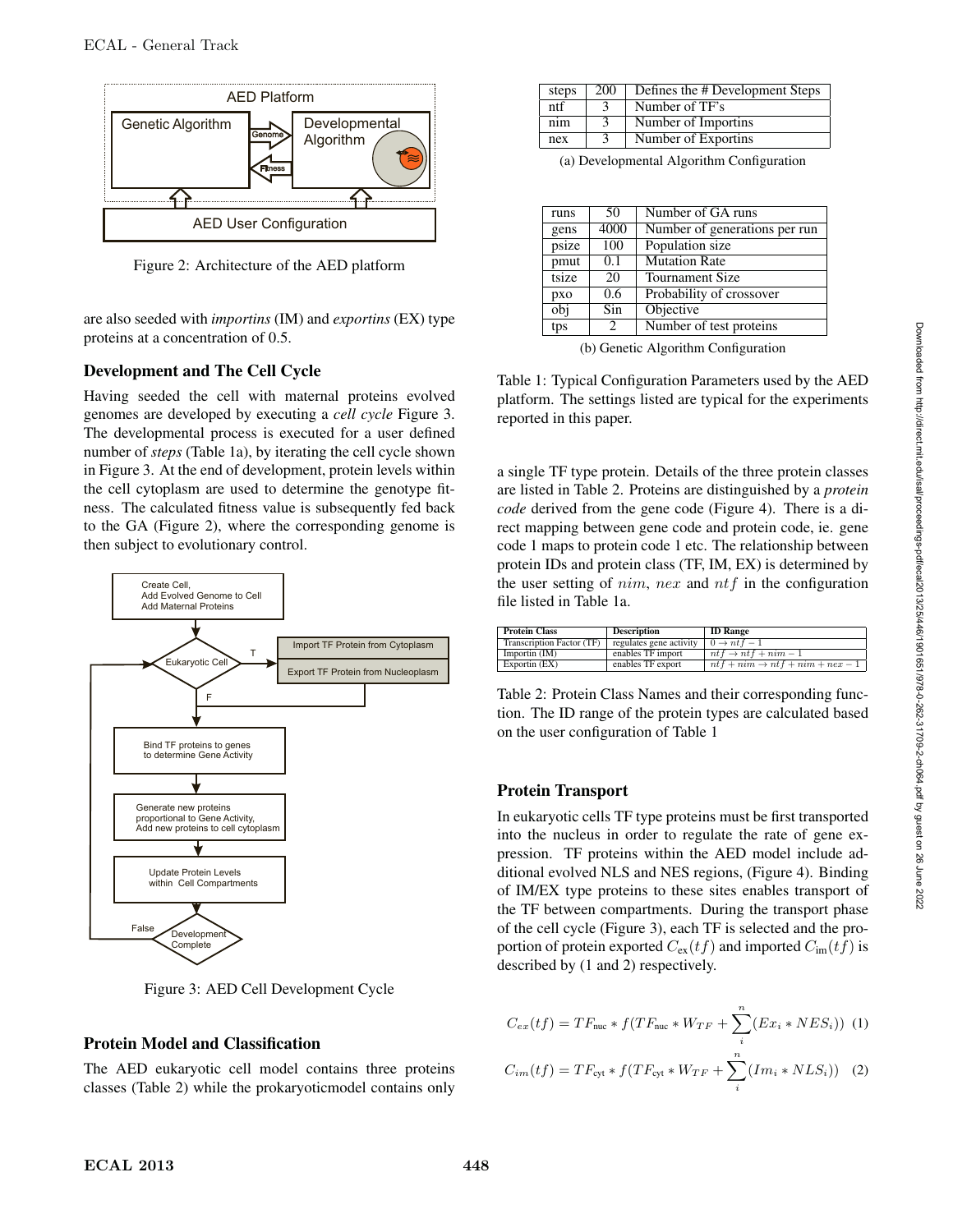where f is defined as the sigmoid function, with  $TF_{\text{nuc}}$ and  $TF_{\text{cvt}}$  being the concentrations of the selected TF in the nucleus and cytoplasm compartments respectively.  $W_{TF}$  is an evolved bias for the selected TF.

| Export Control (NES)                 |        |     |  |  |  |
|--------------------------------------|--------|-----|--|--|--|
| 0.1                                  | $-0.8$ | 0.1 |  |  |  |
| 0.2                                  | $-0.9$ | 0.3 |  |  |  |
| Import Control (NLS)<br>Protein Code |        |     |  |  |  |

Figure 4: The evolved NLS and NES sequences associated with each TF

#### Mechanics of Gene Expression

Upon entering the nucleus the rate of gene expression (GE) is regulated by the binding of TF protein to the cis-regulatory sites of individual genes. For each gene encoded on the genome the expression rate  $GE_n$  is described as (3).

$$
GE_n = SR_n * f(\sum_{i=0}^{n} I_n * TF_n - TH_n)
$$
 (3)

where  $SR_n$  is the evolved max synthesis rate for the gene,  $TH_n$  and  $I_n$  are the evolved gene threshold and interaction levels respectively. All protein produced during the gene expression phase is placed within the cytoplasm and any existing protein concentration  $(C_{n-1})$  is updated (4).

$$
C_n = C_{n-1} - (C_{n-1} * DR) + GE_n \tag{4}
$$

where  $DR$  is the evolved decay rate for this protein.

#### The Evolved Genome Structure

The role of the GA is to provide candidate configurations (genomes) to the developmental algorithm. Following the development process these configurations are assigned a fitness. The GA is a derivative of the standard generational GA with elitism, gaussian mutation, uniform crossover and tournament selection. All parameters for the GA and development algorithms are user selectable via the configuration file (Table 1). The genome is subdivided into two chromosomes, with each chromosome subsequently decomposed into genes. The genes contained on the first chromosome exclusively encode the protein information for all 3 protein classes (TF, IM, EX). Genes on the second chromosome encode the transport specific information (NLS/NES) for each of the TF proteins (Figure 4). Figure 5 illustrates the structure of the genes contained on each chromosome.

#### Experiments and Results

This section describes a series of experiments and analyses of the GRN dynamics of both the eukaryotic and prokaryoticcell models. The experiments compares the abilities of the GRNs within eukaryotic and prokaryoticcell models to



Figure 5: UML diagram of genes encoded on the 2 chromosome within eukaryotic cells.

evolve and follow defined protein patterns during their development. The objectives selected for the comparison are divided into three categories in order of increasing difficulty, namely static, periodic and aperiodic (Table 3). By contrasting the fitness achieved for the three classes of objective, allows a preliminary assessment of the contribution of transport within eukaryotic cell types.

| <b>Objective Name</b>             | <b>Class</b> |
|-----------------------------------|--------------|
| Lin                               | Static       |
| Sin. Rect.                        | Perodic      |
| Gauss, SinOff, GaussOff, AmpGauss | Aperodic     |

Table 3: Objective Names and their corresponding classification

The simplest static objectives determine the fitness at the end of the developmental cycle, ignoring the concentration profile of the protein during the developmental cycle. For the static objective the fitness function is similar to that used by Kumar (5).

$$
Fitness = \sum_{j=0}^{M-1} (Cj - (1+j)/M)^2
$$
 (5)

where  $M$  is the total number of transcription factor proteins under test and  $C_j$  is the concentration of protein j at the end of development.

In contrast both periodic and aperiodic objectives assess the fitness over the entire developmental time. Periodic objectives are designed to mimic their biological equivalent, termed circadian rhythms, where two proteins oscillate in lockstep. The aperiodic objectives, represent another biologically plausible objective as they place a precise temporal dependence on gene expression. In all test cases the number of proteins tested against the fitness function can be specified, up to the maximum number of transcription factors. Thus the fitness function for dynamic and aperiodic objectives is defined as (6).

$$
Fitness = \sum_{j=0}^{M-1} \sum_{i=0}^{n} (Oj_i - Cj_i)^2
$$
 (6)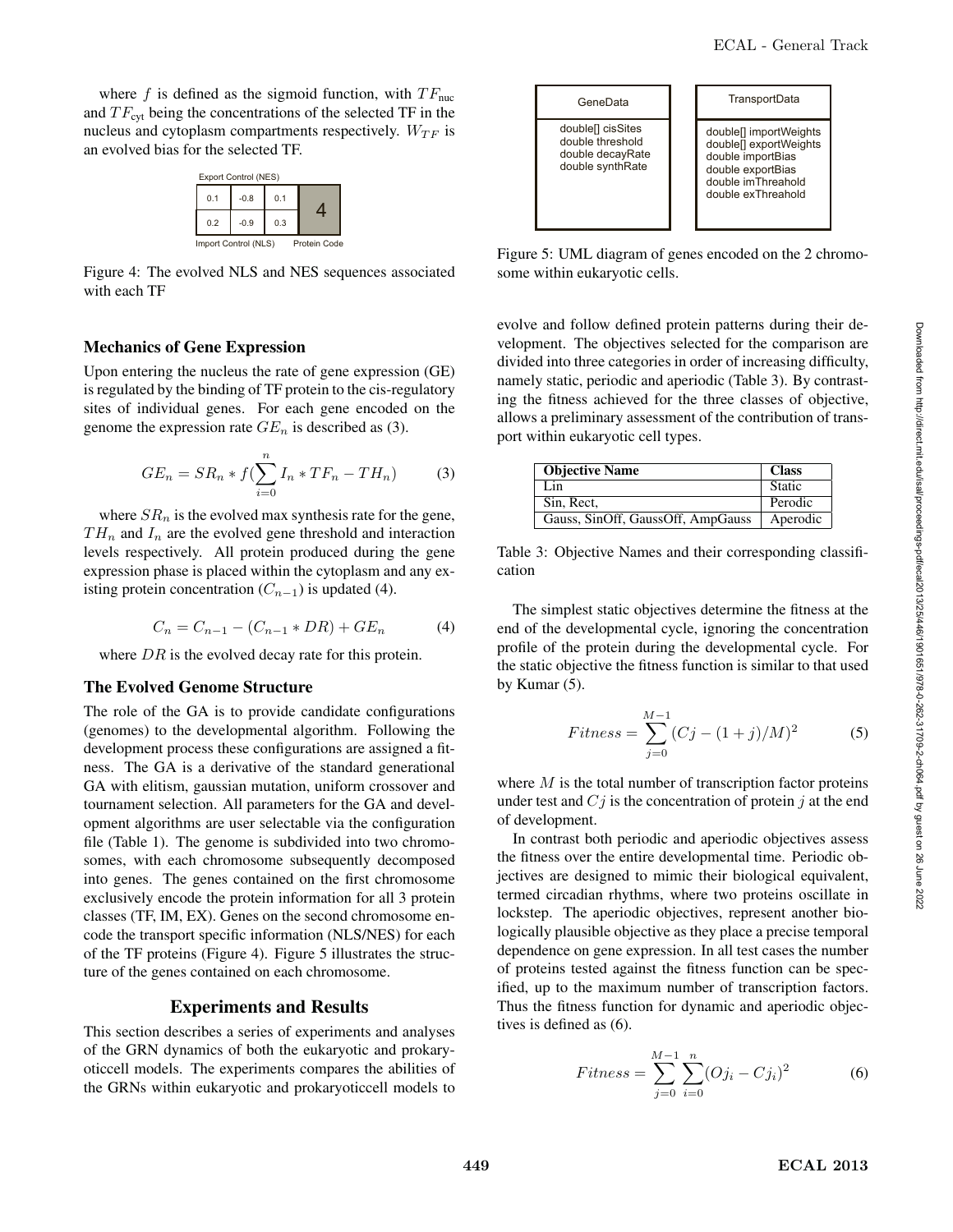where  $Cj_i$  is the concentration of protein j at time i, and  $Oj_i$  is the objective concentration.

For each of the seven objectives tested the AED platform, was typically configured as per Table 1.

## Comparison of Eukaryotic and prokaryoticCell Dynamics

Results for each of the seven objectives (Table 3) are listed in Table 4. These results illustrate that both cell configurations can solve static and dynamic tasks with a high degree of accuracy. For the aperiodic objectives the eukaryotic type cells configurations show a considerable improvement over the prokaryoticcells. This improvement has its origins in the ability of the eukaryotic cell to limit the target protein activity to the specific times during the development. In contrast, the prokaryoticcells tends to have a continuous level of protein present at all times. Figure 7 illustrates the phenotype (protein levels within the cytoplasm) associated with each of the aperiodic objectives.

| <b>Fitness Results</b> |                       |             |         |
|------------------------|-----------------------|-------------|---------|
|                        |                       |             |         |
| Objective              | <b>Nucleus</b>        | <b>Best</b> | Mean    |
| Lin                    | т                     | 0.0         | 0.092   |
|                        | F                     | 0.0         | 0.041   |
| Sin                    | T                     | 0.046       | 199.7   |
|                        | F                     | 0.058       | 250.95  |
| SinOff                 | т                     | 1.05        | 1288.71 |
|                        | F                     | 20.67       | 1415.8  |
| RectSin                | $\mathsf T$           | 0.802       | 142.2.  |
|                        | F                     | 1.31        | 131.13  |
| Gauss                  | $\overline{\text{T}}$ | 0.60        | 601.6   |
|                        | F                     | 4.765       | 785.39  |
| GaussOff               | т                     | 0.855       | 590.25  |
|                        | F                     | 9.529       | 722.57  |
|                        | T                     | 0.581       | 391.78  |
| GaussAmp               | F                     | 3.83        | 432.05  |

Table 4: Results for Objectives, the presence of a nucleus indicating a eukaryotic type cell is shown by the Boolean [T]<sub>rue.</sub>

# Results Analysis: Gene Activity

The section illustrates how the process of transport within the eukaryotic cell is instrumental in generating the protein profiles associated with the aperiodic genome solutions. The level of gene activity for each of the individuals developed in Figure 7 is plotted in Figure 8. Because the gene ID corresponds to the proteins ID any variation in gene activity results in a corresponding change in its protein level.

Gene activity for the prokaryoticcell configuration (Figure 8 b, d, f) shows continuous activity over the entire development time, which is penalised by the aperiodic objectives. The close coupling between the genes and proteins in the prokaryoticcell makes it difficult to generate the isolated the gene activity required for the aperiodic objectives. This

coupling arises as a consequence of the genome and proteins being contained in the same cell compartment.

In contrast the eukaryotic cell achieves very specific regions of gene activity for genes 0 and 1 with relative ease (Figure 8 a, c, e). The regions of activity for genes 0 and 1 are very localised to the required times for peak protein activity within the cytoplasm. Inspecting the gene activity for the IM genes,  $(IDs \{3, 4, 5\})$  and EX genes  $(IDs \{6, 7, 8\})$ shows very broad and intense levels of activity, indicating that the process of transport is very heavily involved in the generation of the target protein profile.

The dynamics of the *Gauss* profile in Figure 8 e deserve special mention, as there is little or no activity on Gene 0 around the peak presence of protein 0 in the cytoplasm. Figure 6 illustrates that the protein profile is generated as a result of exporting the stored protein 0 from the nucleus at the appropriate time, Figure 6.



Figure 6: Protein 0 Dynamics for GaussOff Objective, illustrates the accumulation of Protein 0 in the nucleus prior to time step 20, while there is no gene activity around peak evaluation time, the cytoplasm protein profile for protein 0 is generated by exporting proteins from nucleus during this time.

### Results Analysis : Transport as a source of Heterochrony

This section investigates how mutations to the transport chromosome affect the quality of the aperiodic solutions. Selecting the best eukaryotic individuals from the *gaussOff* and *ampGauss* objectives illustrated in Figures 7 c, e the activity of the transport specific genes (ID 3-8) is reduced (*'knocked out'*), according (7) -

$$
GeneActivity = KO * SR * sigmoid(activity)
$$
  
where  $KO \in A = \{0.9, 0.8, 0.5, 0.1\}$  (7)

Figure 9 illustrates the full spectrum of heterochronic mutations are possible. For the *ampGauss* objective the level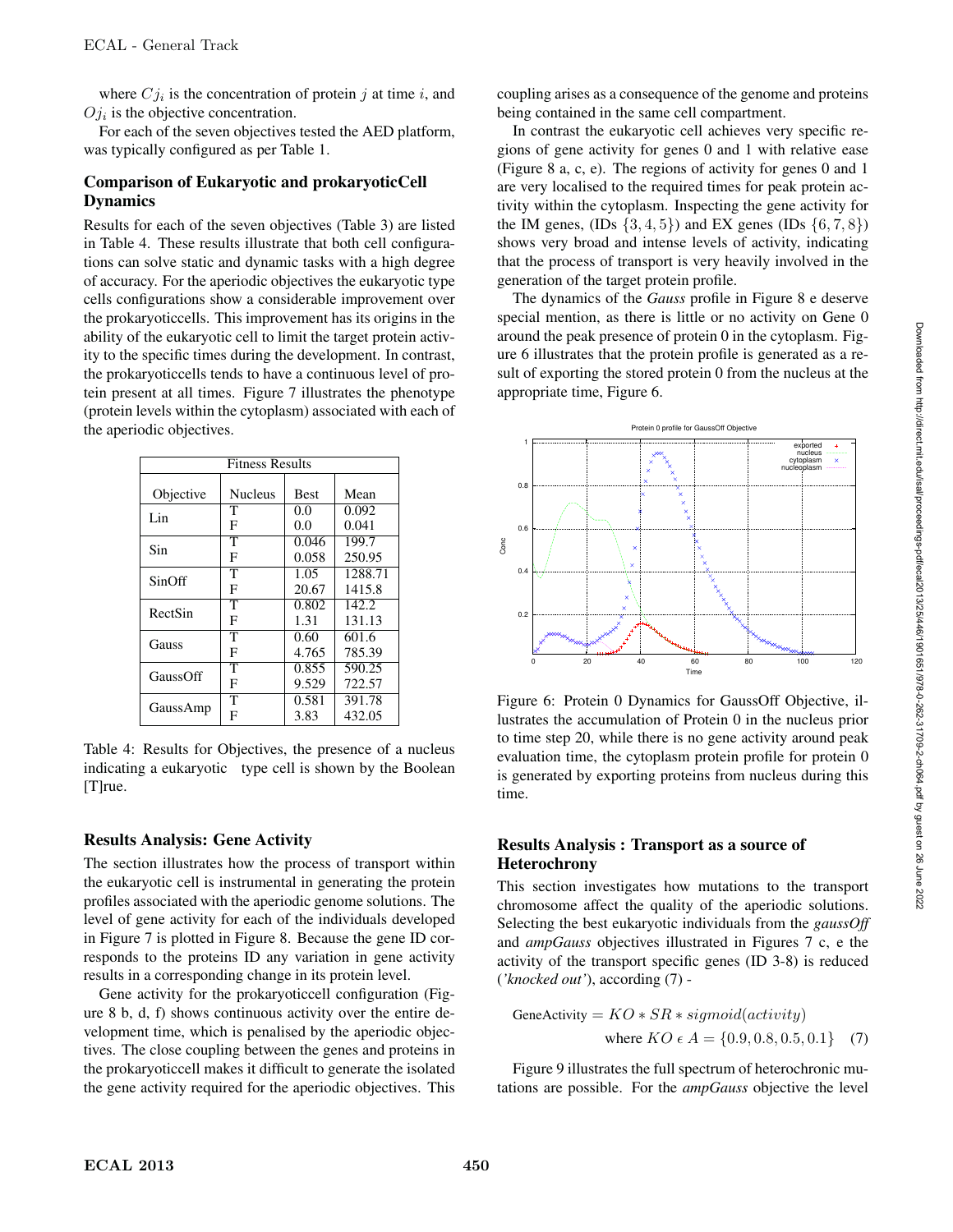of protein 0 (Figure 9c), increases its level and duration in the cytoplasm in response knock out. The level of protein 1 remains relatively unaffected but its onset is delayed in response to knock out (Figure 9d) .

For the *GaussOff* objective (Figure 9a) the level of protein 0 is reduced in response to increasing knock out while the onset of protein 1 occurs earlier in the development (Figure 9b).

In addition to reducing the activity level the transport specific genes, the NLS/NES interaction levels could also have targeted to give similar results. From an evolutionary perspective, mutations to the transport chromosome have a causal relationship to the generated phenotype allowing the conclusion that the addition of the transport process, which is in effect a second level of regulation tends to provide a smoothing of the phenotype landscape.



(a) Protein 0 GaussOff Objec-(b) Protein 1 GaussOff Objective, eukaryotic Cell Configu-tive, eukaryotic Cell Configuration ration



(c) Protein 0 AmpGauss Ob-(d) Protein 1 AmpGauss Objective, eukaryotic Cell Con-jective, eukaryotic Cell Configuration figuration

Figure 9: Heterochronic Mutations to the best eukaryotic cell individuals from the *GaussOff* and *AmpGauss* objectives, realised by reducing the activity of Importin and Exportin genes.

#### Discussion and Conclusions

The regulated entry of *transcription factors* to the nucleus of eukaryotic type cells has been shown to have a major influence on the direction of biological development. This paper has reported a biologically inspired eukaryotic cell model that captures the concept of regulated protein transport to and from the cell nucleus. Tests on the evolvability of the GRN indicate that the addition of this level of complexity does not prevent the cell successfully generating GRN dynamics. Indeed, it serves to improve the GRNs ability to

evolve aperiodic objectives. Analysis of the gene activity within the eukaryotic cell shows that it relies heavily on the transport of TF to and from the nucleus to control gene activity. In particular it is observed that for aperiodic tasks TF protein is only present in the cytoplasm at the required development time intervals. In contrast, while the prokaryoticcell model fared well for static and periodic tasks, its performance suffered significantly for aperiodic objectives. An examination of the gene activity within the prokaryoticcell model has shown continuous levels of gene activity during development time. In contrast, the eukaryotic cell isolates its gene activity to very specific regions of the development time. The high levels of activity for the IM/EX genes indicates their importance in generating the protein dynamics. The eukaryotic cell model demonstrates the potential for heterchronic mutations to arise by scaling the activity of transport specific genes. Moreover a high degree of correlation between the level of disruption to these genes and the resulting change in protein profile has been observed.

#### References

- Banzhaf, W. and Miller, J. (2004). The challenge of complexity. In *Frontiers of Evolutionary Computation*, pages 243–260. Springer.
- Bentley, P. and Kumar, S. (1999). Three ways to grow designs: A comparison of embryogenies for an evolutionary design problem. In *Proceedings of the genetic and evolutionary computation conference*, volume 1, pages 35–43.
- Haddow, P. C. and Hoye, J. (2007). Achieving a simple development model for 3d shapes: are chemicals necessary? In *Proceedings of the 9th annual conference on Genetic and evolutionary computation*, pages 1013–1020.
- Kumar, S. and Bentley, P. J. (2003). Biologically inspired evolutionary development. In *Evolvable Systems: From Biology to Hardware*, pages 57–68. Springer.
- Matos, A., Suzuki, R., and Arita, T. (2009). Heterochrony and artificial embryogeny: A method for analyzing artificial embryogenies based on developmental dynamics. *Artificial life*, 15(2):131–160.
- Raff, R. A. (1996). The shape of life: genes, development, and the evolution of animal form.
- Roggen, D. and Federici, D. (2004). Multi-cellular development: is there scalability and robustness to gain? In *Parallel Problem Solving from Nature-PPSN VIII*, pages 391–400.
- Stanley, K. O. and Miikkulainen, R. (2003). A taxonomy for artificial embryogeny. *Artificial Life*, 9(2):93–130.
- Van Remortel, P., Ceuppens, J., Defaweux, A., Lenaerts, T., and Manderick, B. (2003). Developmental effects on tuneable fitness landscapes. In *Evolvable Systems: From Biology to Hardware*, pages 117–128. Springer.
- West-Eberhard, M. J. (2003). *Developmental plasticity and evolution*. Oxford University Press, USA.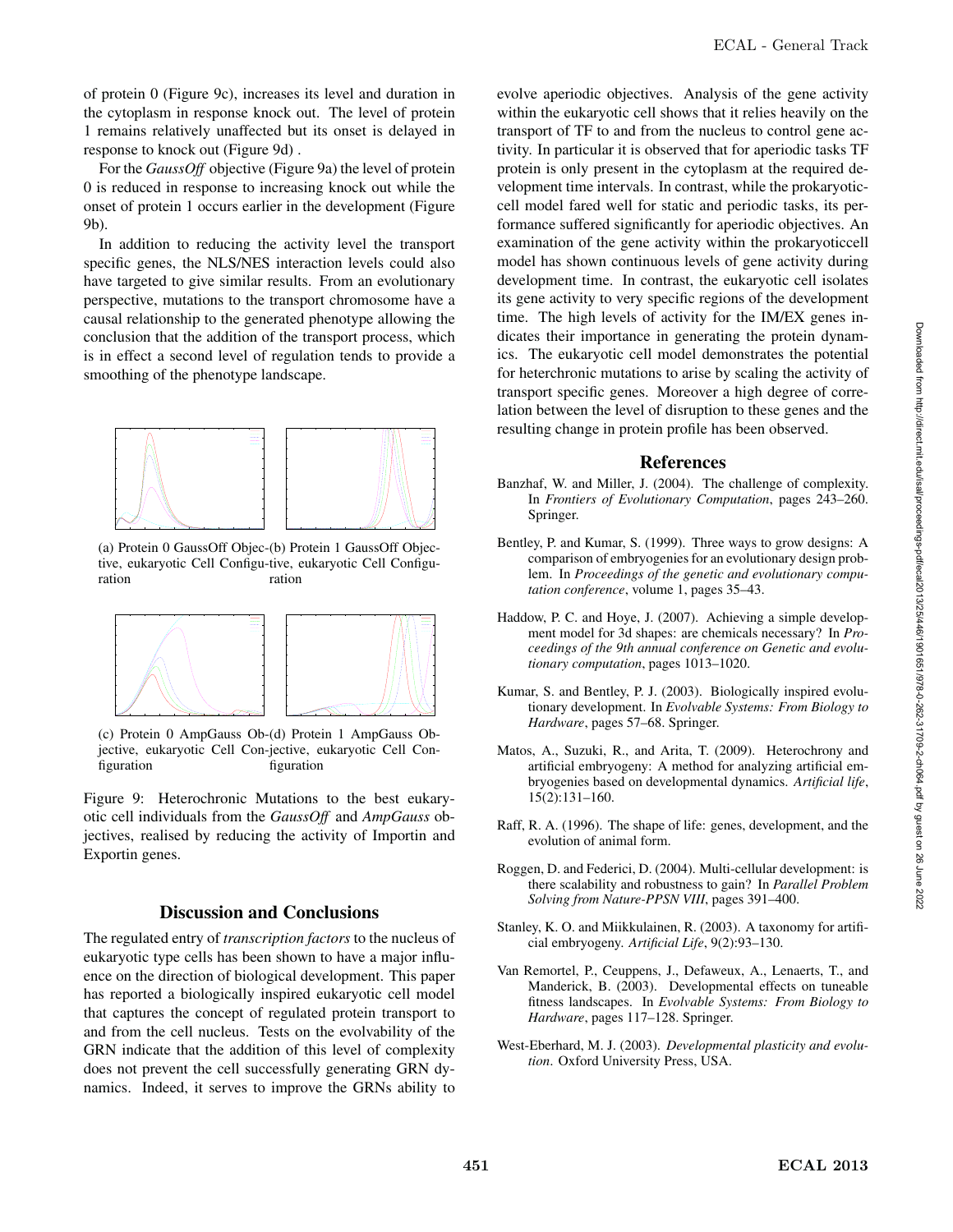

Figure 7: Protein profiles generated by the best Individuals as reported in 4 - Aperiodic objectives only, contrasted against the Objective. The AED configuration of Table 1 configures proteins IDs (0,1) to be used in the fitness calculation.